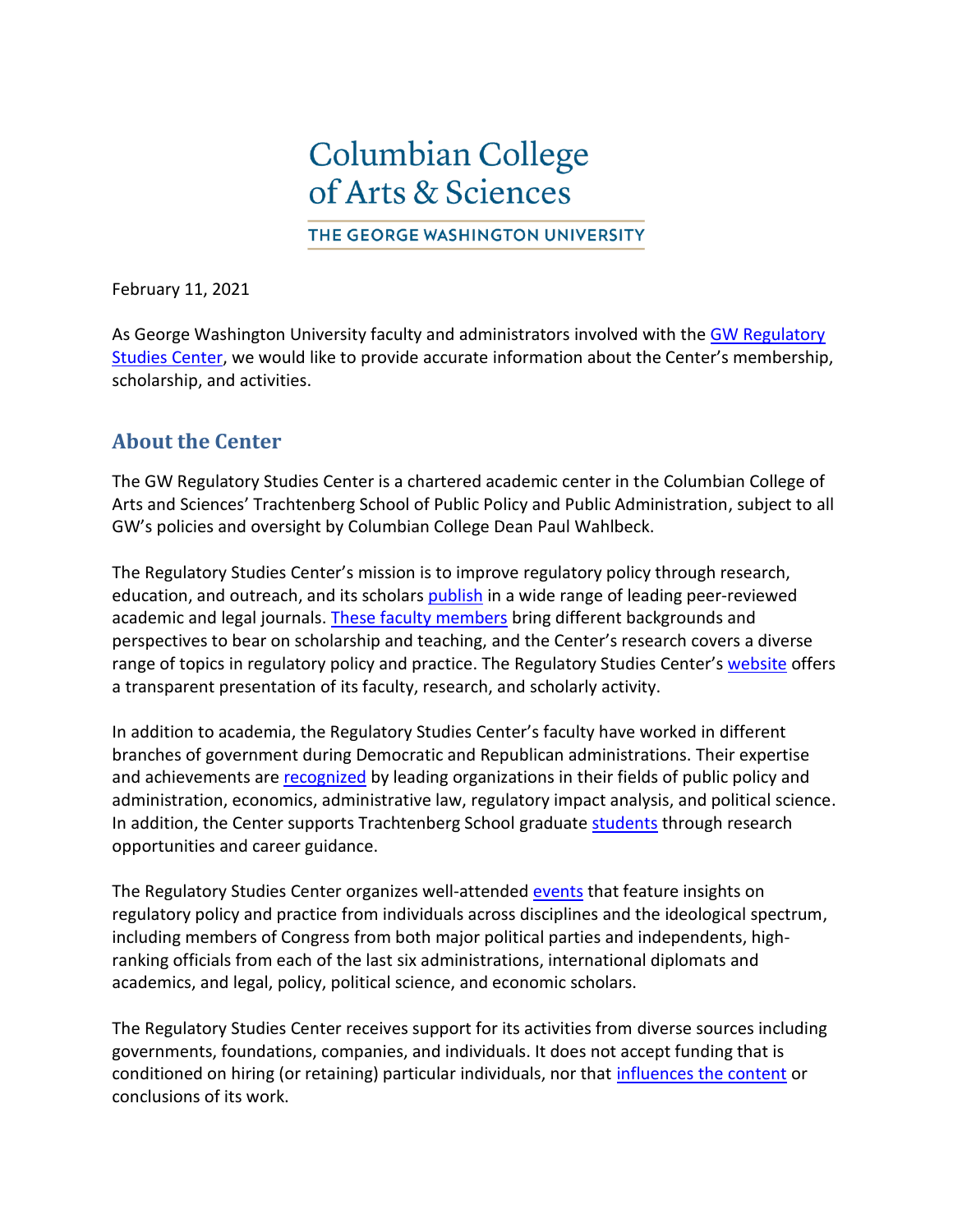In addition to its core faculty and staff, the Regulatory Studies Center occasionally works with other leading scholars to broaden the scope and effectiveness of its research. However, working with an expert on one issue does not imply endorsement of everything that individual has written or is alleged to have said.

## **Correcting Some Inaccurate and Uninformed Claims**

Contrary to unsubstantiated claims, no one in the Regulatory Studies Center questions climate science. In fact, most of the Center's scholars do not focus on environmental or energy issues at all. Those who have written on climate issues address economic and legal questions, not the science. The Regulatory Studies Center explicitly does not take institutional positions on any issues.

The source of many of the criticisms are based on a misleading and inaccurate report of an advocacy organization. That organization's characterizations of the scholarship produced by members of the Regulatory Studies Center are highly misleading and inconsistent with an objective review of the facts. For example, the claim that 96 percent of the Center's research is antiregulatory is based on a biased (and nontransparent) analysis of less than seven percent of its research output.

That figure includes no Regulatory Studies Center-supported academi[c journal](https://regulatorystudies.columbian.gwu.edu/journal-articles-working-papers) articles, books, [reports,](https://regulatorystudies.columbian.gwu.edu/books-reports) [commentaries,](https://regulatorystudies.columbian.gwu.edu/commentaries-insights) insights, or [working papers](https://regulatorystudies.columbian.gwu.edu/journal-articles-working-papers), nor does it acknowledge the Center's weekly [Regulation Digest,](https://regulatorystudies.columbian.gwu.edu/newsletters) which incorporates news and viewpoints from across the political spectrum. Of the small sample it does consider, it arbitrarily discards the majority of the documents because it acknowledges that they do not support the advocate's narrative that the Center is antiregulatory.

This same organization's characterization of the Regulatory Studies Center scholars' affiliations is also false. It systematically ignores more than two-thirds of the Center's staff, excluding most of th[e senior leadership](https://regulatorystudies.columbian.gwu.edu/our-team) (Professors Steven Balla, Christopher Carrigan, Joseph Cordes, and Bridget Dooling), while attempting to tie the Center to unaffiliated individuals and former interns.

The Regulatory Studies Center welcomes academic debate and peer review, and we encourage interested people to visit our [website](https://regulatorystudies.columbian.gwu.edu/) and read our work. These attacks, however, eschew the opportunity for fact-based exchange; they focus instead on challenging rigorous scholarship with ad hominem rhetoric. While individuals and organizations are free to disagree with the tools of evidence-based analysis applied by scholars in the Center, mere disagreement with another discipline does not entitle them to censor individuals or units, nor to cut off intellectual debate. This attempt to dictate the direction of scholars' research pursuits through intimidation and mischaracterization is inconsistent with GW's values related to open inquiry and academic [freedom.](https://provost.gwu.edu/sites/g/files/zaxdzs626/f/downloads/Resources/Academic%20Freedom%20Guidelines.pdf)